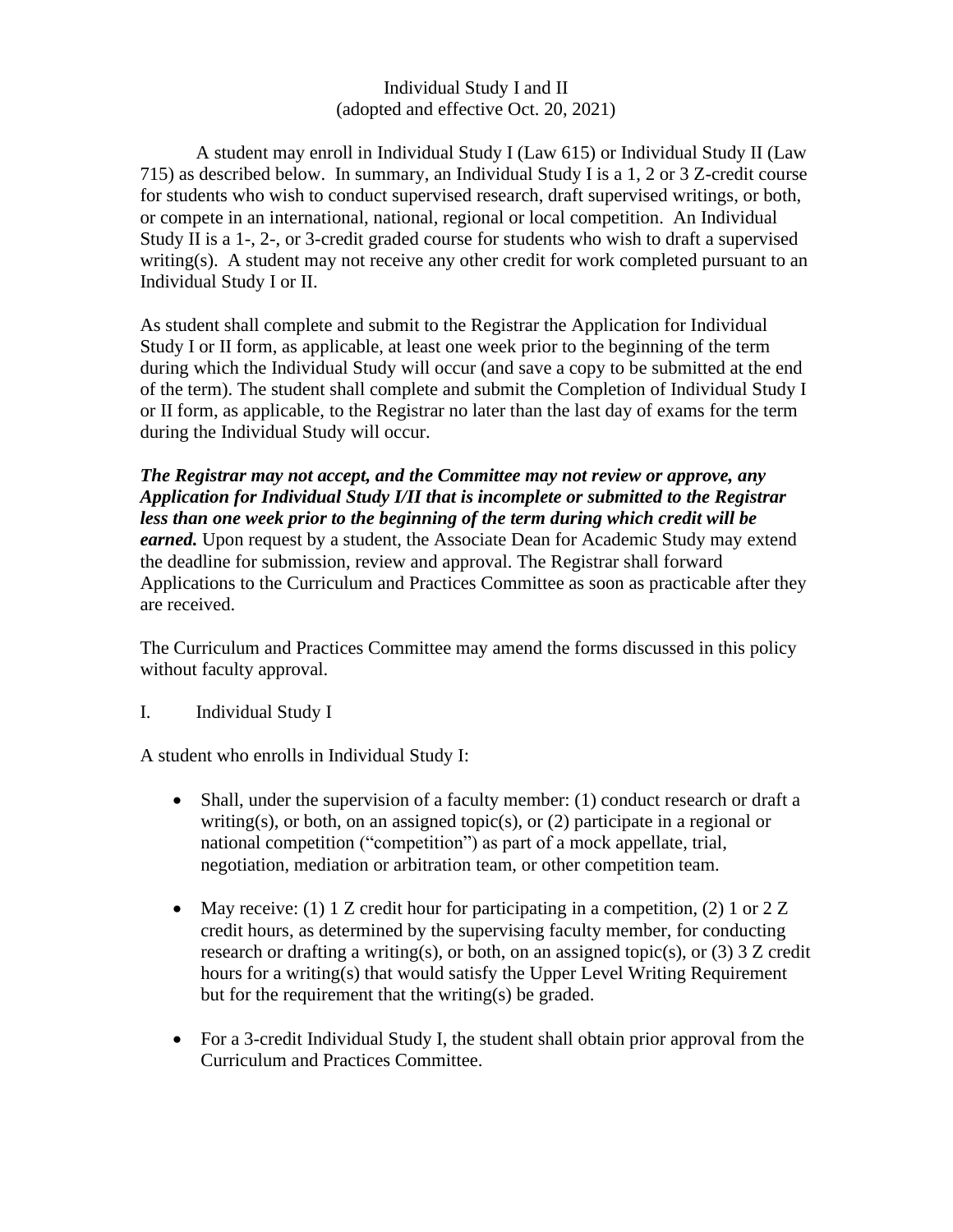# II. Individual Study II

A student who enrolls in Individual Study II:

- Shall, under the supervision of a faculty member, complete a writing or writings that satisfy the requirements for the Upper Level Writing Requirement ("ULWR").
- May receive 1, 2 or 3 graded credits (i.e., may not receive Z credits) as determined by the supervising faculty member and indicated on the Application for Individual Study II.
- For a 2- or 3-credit Individual Study II, the student shall obtain prior approval from the Curriculum and Practices Committee.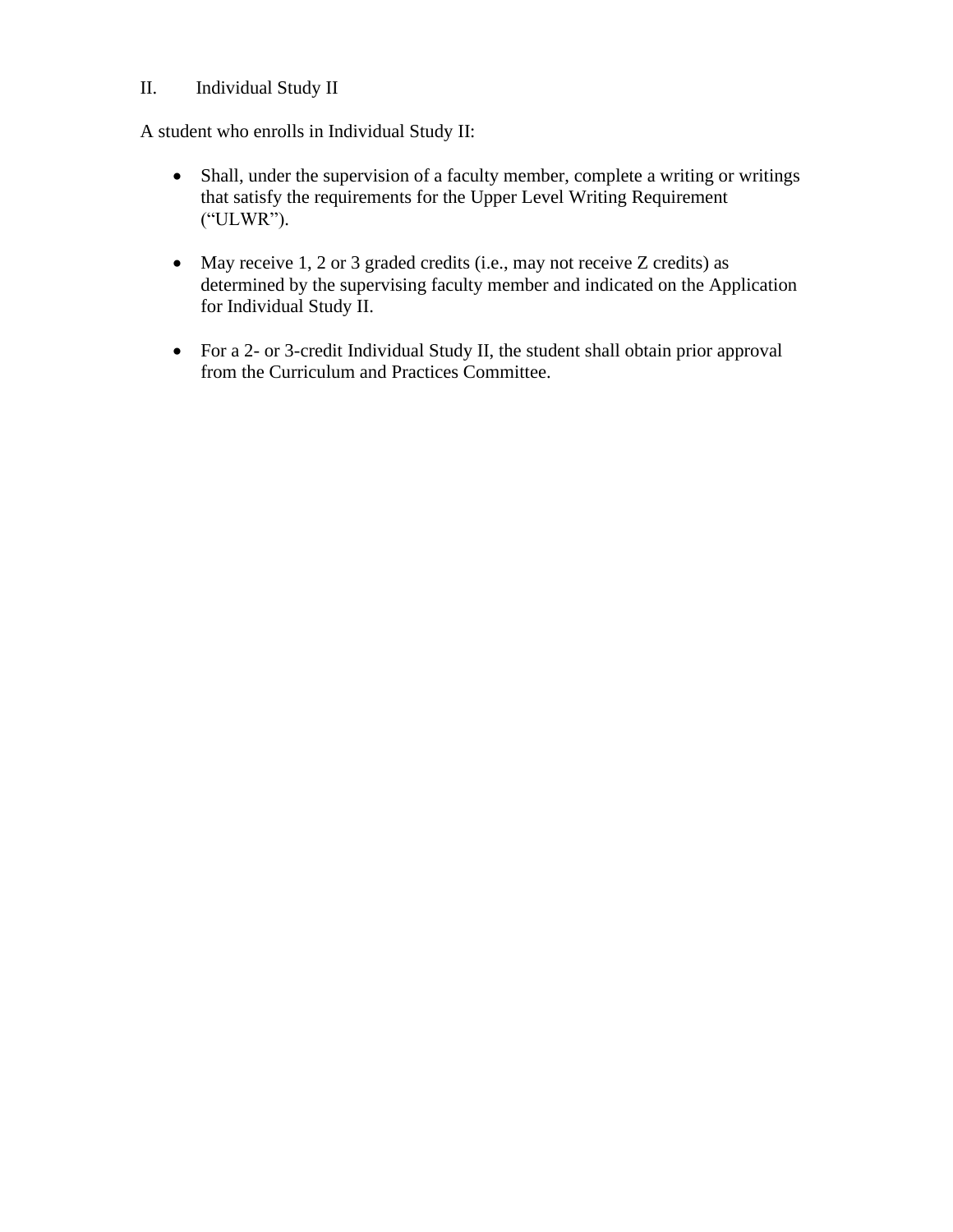# Application for Individual Study I

Student Name: \_\_\_\_\_\_\_\_\_\_\_\_\_\_\_\_\_\_\_

Mark the term and year during which the Individual Study I will be completed:

| Fall   | 20 |
|--------|----|
| Spring | 20 |
| Summer | 20 |

Mark the applicable category for the Individual Study and the provide the requested information:

| Research and/or writing(s) on an assigned topic(s) for 1 credit<br>(attach a description of the work to be completed that is at least<br>250 words)                                                                                                               |        |
|-------------------------------------------------------------------------------------------------------------------------------------------------------------------------------------------------------------------------------------------------------------------|--------|
| Research and/or writing(s) on an assigned topic(s) for 2 credits<br>(attach a description of the work to be completed that is at least<br>500 words)                                                                                                              |        |
| Research and/or writing(s) on an assigned topic(s) for 3 credits<br>(attach a description of the work to be completed that is at least<br>750 words)                                                                                                              |        |
| Participation on a mock trial team, or other competition team, at a<br>regional or national competition for 1 credit (attach detailed<br>information regarding the time, place, sponsor and nature of and<br>requirements for the competition immediately below). | $\Box$ |
| If you wish to have your transcript identify the substantive topic covered in your<br>Individual Study, enter the substantive topic here:                                                                                                                         |        |

By my signature on this form, I hereby certify the following:

- This Application is complete.
- I have not received and will not receive credit for the work to be done pursuant to this Individual Study I.

Name: \_\_\_\_\_\_\_\_\_\_\_\_\_\_\_\_\_\_\_\_\_\_\_\_\_\_\_\_\_\_\_\_ Date:\_\_\_\_\_\_\_\_\_\_\_\_\_\_\_\_\_

I will actively supervise this Individual Study I and ensure that the requirements for Individual Study I and Credit Hours Policies are satisfied.

Supervising Faculty: \_\_\_\_\_\_\_\_\_\_\_\_\_\_\_\_\_\_\_\_\_\_\_\_ Date:\_\_\_\_\_\_\_\_\_\_\_\_\_\_\_\_\_

(signature)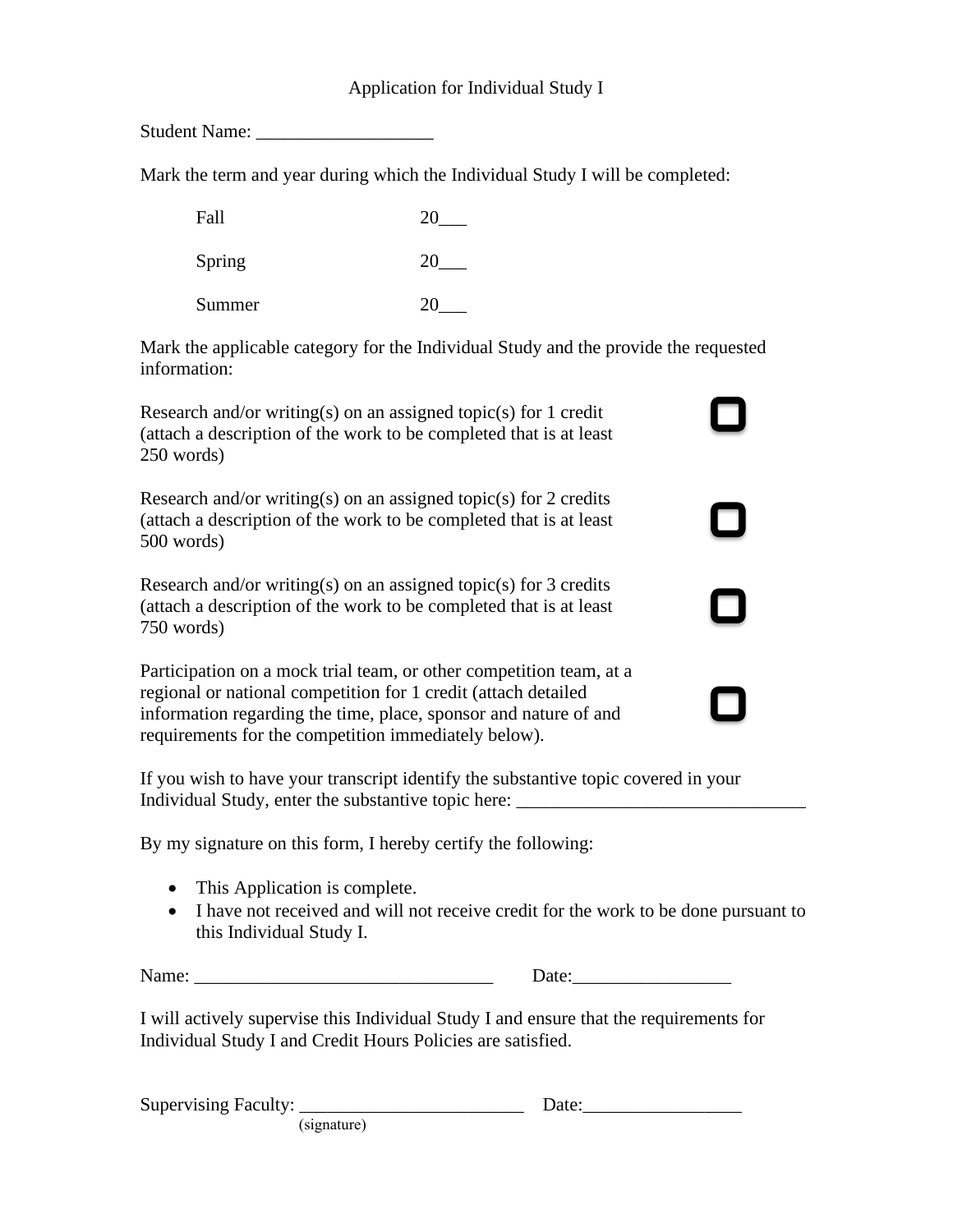# Completion of Individual Study I

Student Name:

State the number of hours worked for the Individual Study:

Attach a copy of your Application for Individual Study I.

Attach a detailed description of the work completed for the Individual Study (for research and writing, identify all work product and each topic, as applicable), or, if earning credit for participating in a competition, state below the date(s) that you competed and the result.

State the number of credit hours and aggregate word count for all writings completed for the Individual Study: Credit Hours: \_\_\_\_\_\_\_\_\_ Word Count: \_\_\_\_\_\_\_\_\_\_\_

By my signature on this form, I hereby certify the following:

- That I have complied with all Individual Study I requirements.
- I have worked the number of hours and completed the work as stated above.
- I have not received and will not receive credit for the work done pursuant to this Individual Study I.

Name: \_\_\_\_\_\_\_\_\_\_\_\_\_\_\_\_\_\_\_\_\_\_\_\_\_\_\_\_\_\_\_\_ Date:\_\_\_\_\_\_\_\_\_\_\_\_\_\_\_\_\_

I hereby certify that I have actively supervised this Individual Study I and that the requirements for Individual Study I and Credit Hours Policies have been satisfied.

Supervising Faculty: \_\_\_\_\_\_\_\_\_\_\_\_\_\_\_\_\_\_\_\_\_\_\_\_ Date:\_\_\_\_\_\_\_\_\_\_\_\_\_\_\_\_\_

(signature)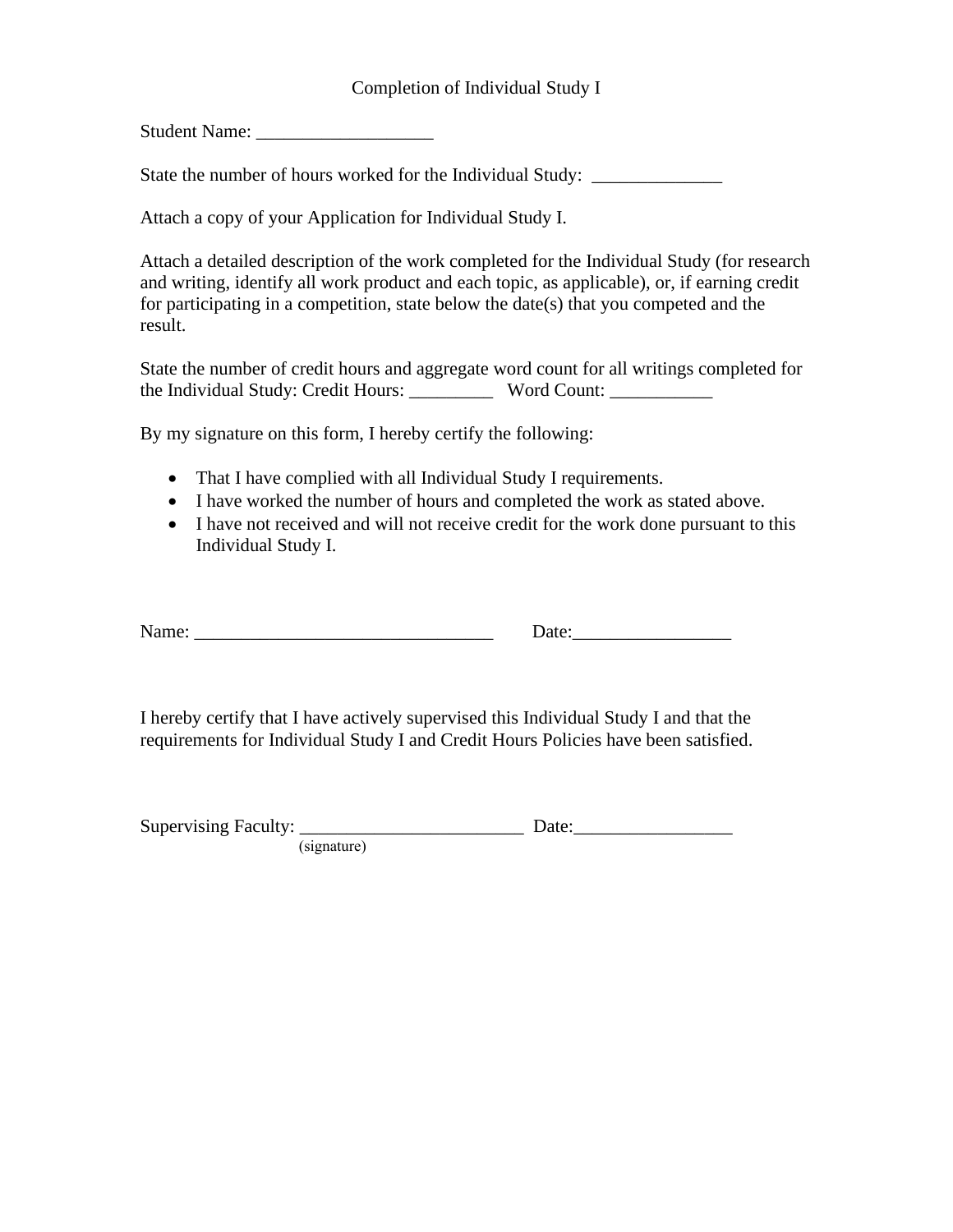### Application for Individual Study II

Student Name: \_\_\_\_\_\_\_\_\_\_\_\_\_\_\_\_\_\_\_

Mark the term and year during which the Individual Study II will be completed:

| Fall                         | 20     |
|------------------------------|--------|
| Spring                       | 20     |
| Summer                       | 20     |
| -<br>$\sim$<br>- -<br>-<br>- | $\sim$ |

Circle the number of credits sought:  $1 \quad 2 \quad 3$ 

Attach a separate document that includes an outline and a detailed of the writing project. For an Individual Study II that is for 1-, 2- or 3-credits, the description shall be, respectively, at least 250, 500 or 750 words.

If you wish to have your transcript identify the substantive topic covered in your Individual Study, enter the substantive topic here: \_\_\_\_\_\_\_\_\_\_\_\_\_\_\_\_\_\_\_\_\_\_\_\_\_\_\_\_

By my signature on this form, I hereby certify the following:

- This Application is complete.
- I have not received and will not receive credit for the work to be done pursuant to this Individual Study II.

Name: \_\_\_\_\_\_\_\_\_\_\_\_\_\_\_\_\_\_\_\_\_\_\_\_\_\_\_\_\_\_\_\_ Date:\_\_\_\_\_\_\_\_\_\_\_\_\_\_\_\_\_

I will actively supervise this Individual Study II and ensure that the requirements for Individual Study II and Credit Hours Policies are satisfied.

| <b>Supervising Faculty:</b> |             | Date: |
|-----------------------------|-------------|-------|
|                             | (signature) |       |